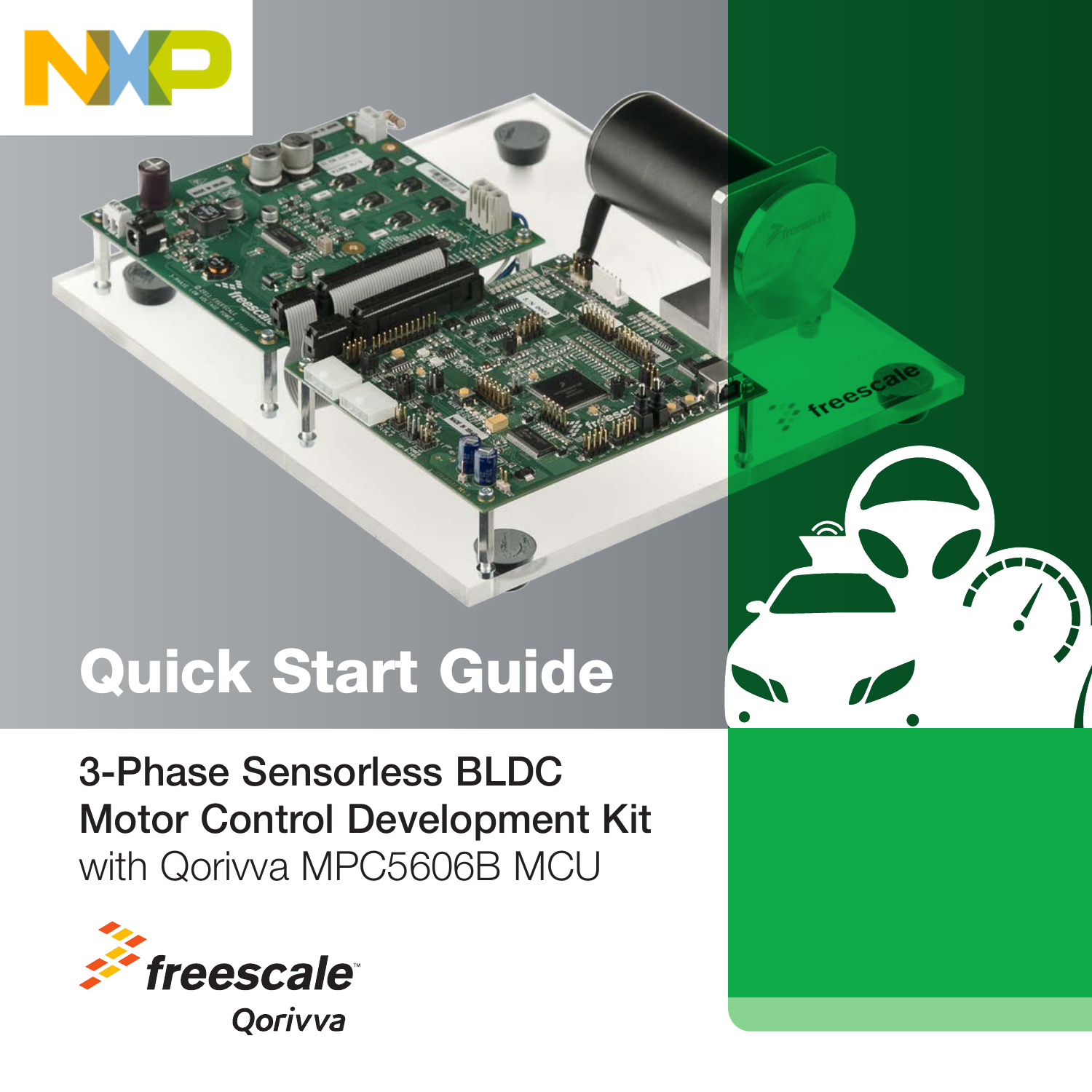

### 3-Phase Sensorless BLDC Motor Control Development Kit with Qorivva MPC5606B MCU

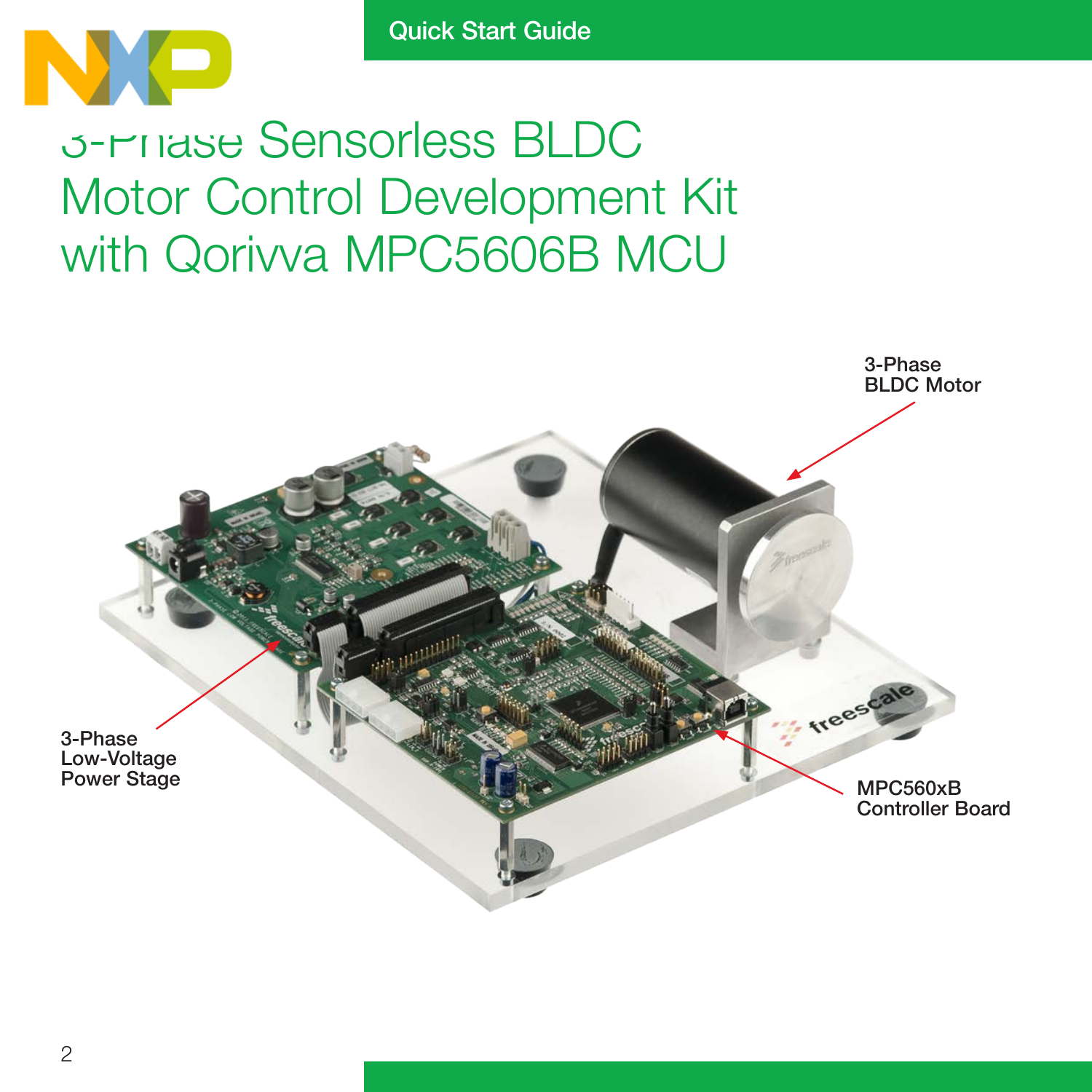

## 3-Phase Sensorless BLDC Motor Control Development Kit Features

- MPC5606B MCU (144-pin LQFP)
- MC33905D system basis chip
- MC33937A FET pre-driver
- Sensorless BLDC motor control support
- Hardware support for Hall sensor-based motor control
- DC bus overvoltage, overcurrent and undervoltage detection
- FreeMASTER instrumentation/visualization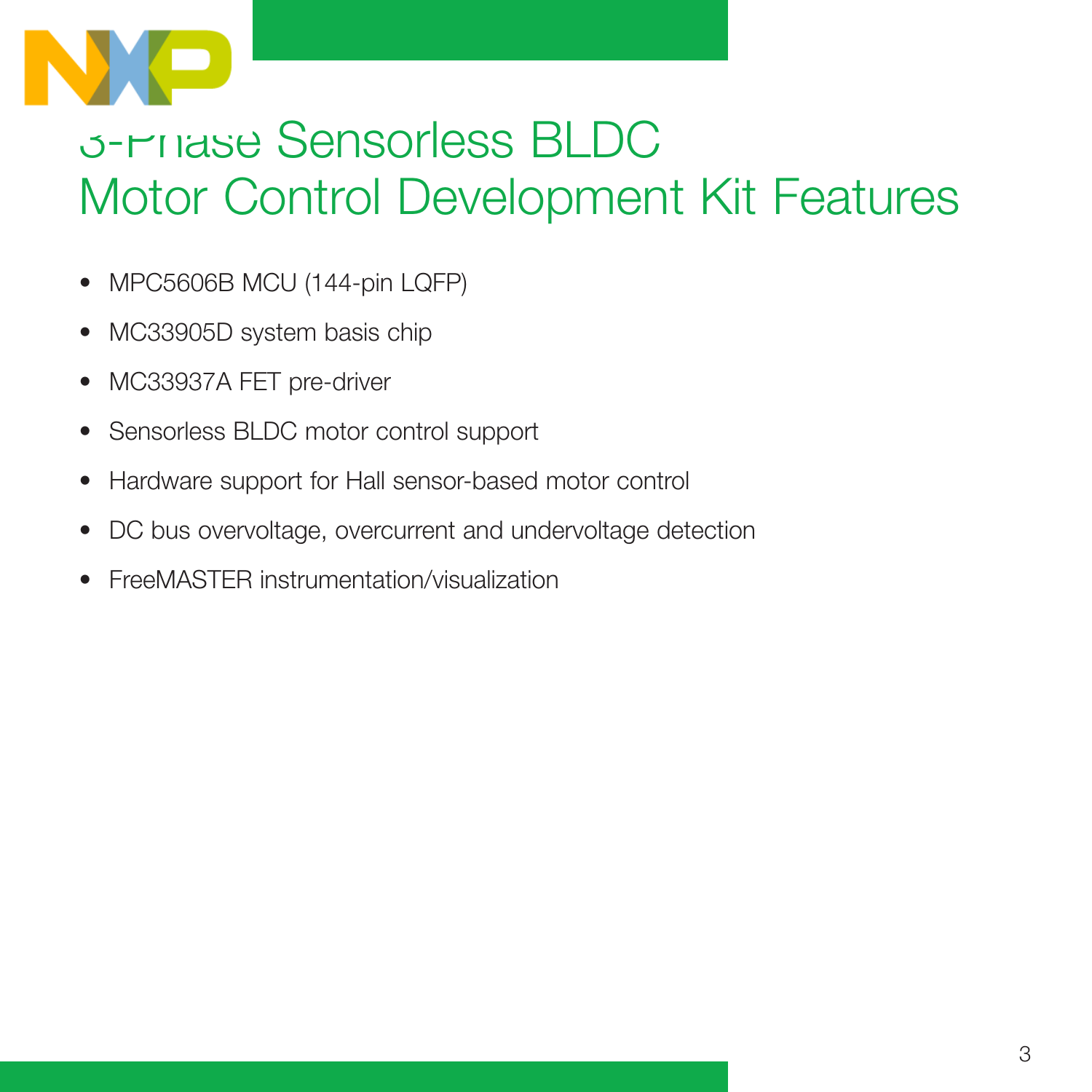### Quick Start Guide NXE 3-Phase Low-Voltage Power Stage

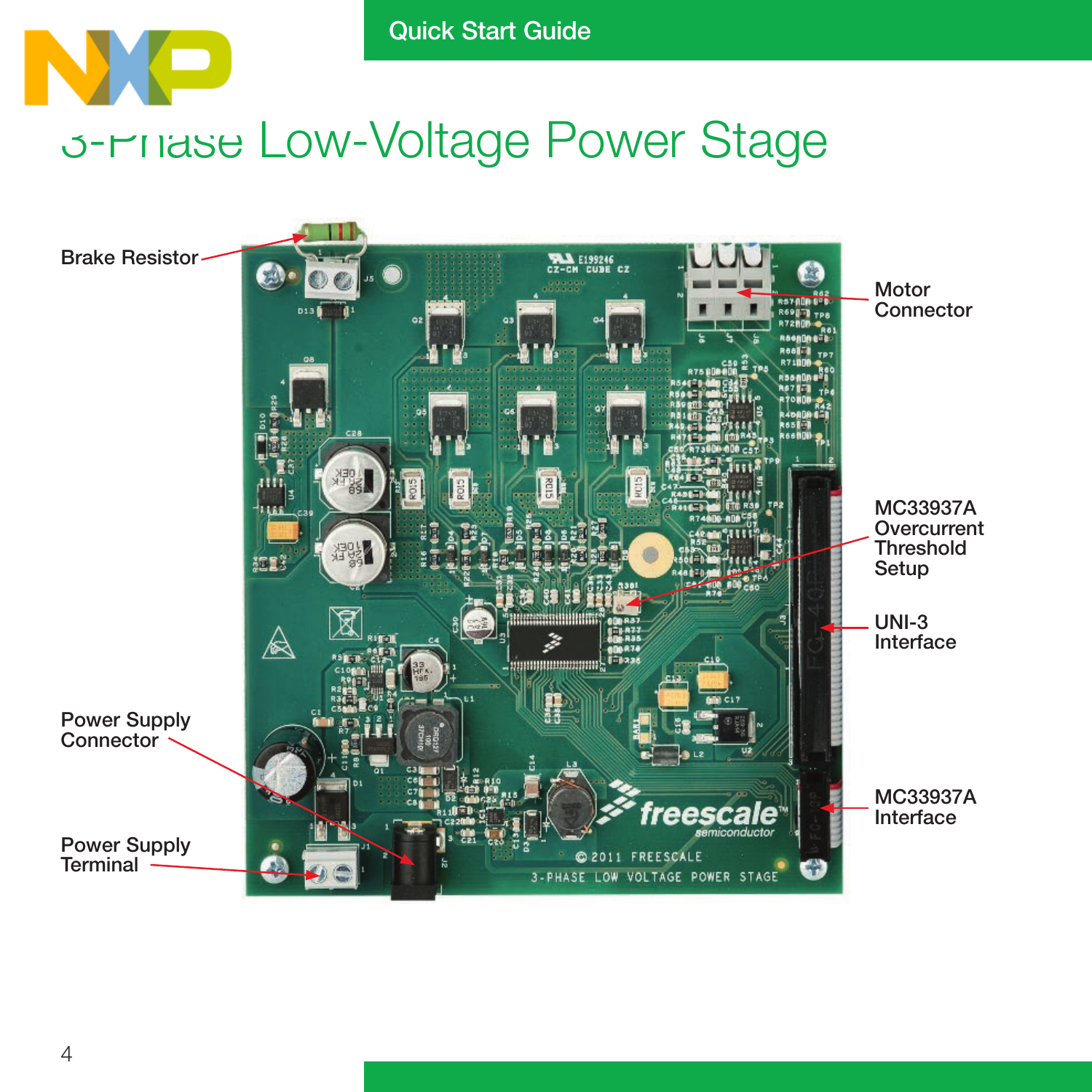

### Qorivva MPC5606B MCU Controller Board

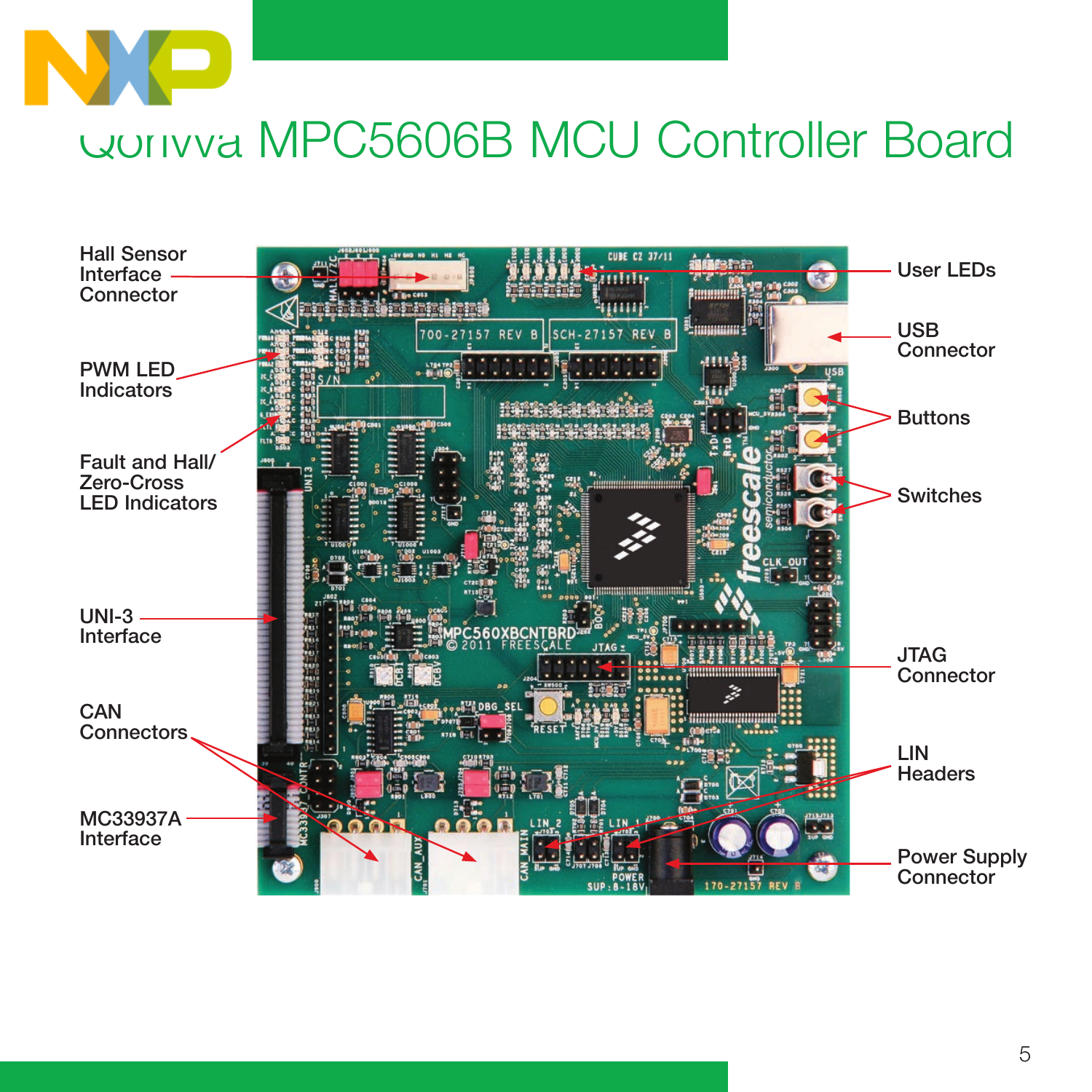

### Step-by-Step Installation Instructions

Learn how to set up and use the development kit with the FreeMASTER tool.

### Install Tools 1 Install lools 2

- Install FreeMASTER runtime debugging tool.
- Install FTDI Virtual COM Port Driver.

The FTDI Virtual COM Port Driver installation file is available in the "Downloads" section at freescale.com/automcdevkits.

For the FreeMASTER application download, please visit freescale.com/freemaster.



#### Connect the MPC560xB controller board to the PC using the USB cable. Allow the PC to automatically configure the USB drivers if needed.

#### Connect the Power Supply 3

Connect 24 V/3 A power supply to the power connector on the 3-phase low-voltage power stage.

Power supply operation range is 8 to 24 V. The BLDC motor used is designed for 24 V phase voltage.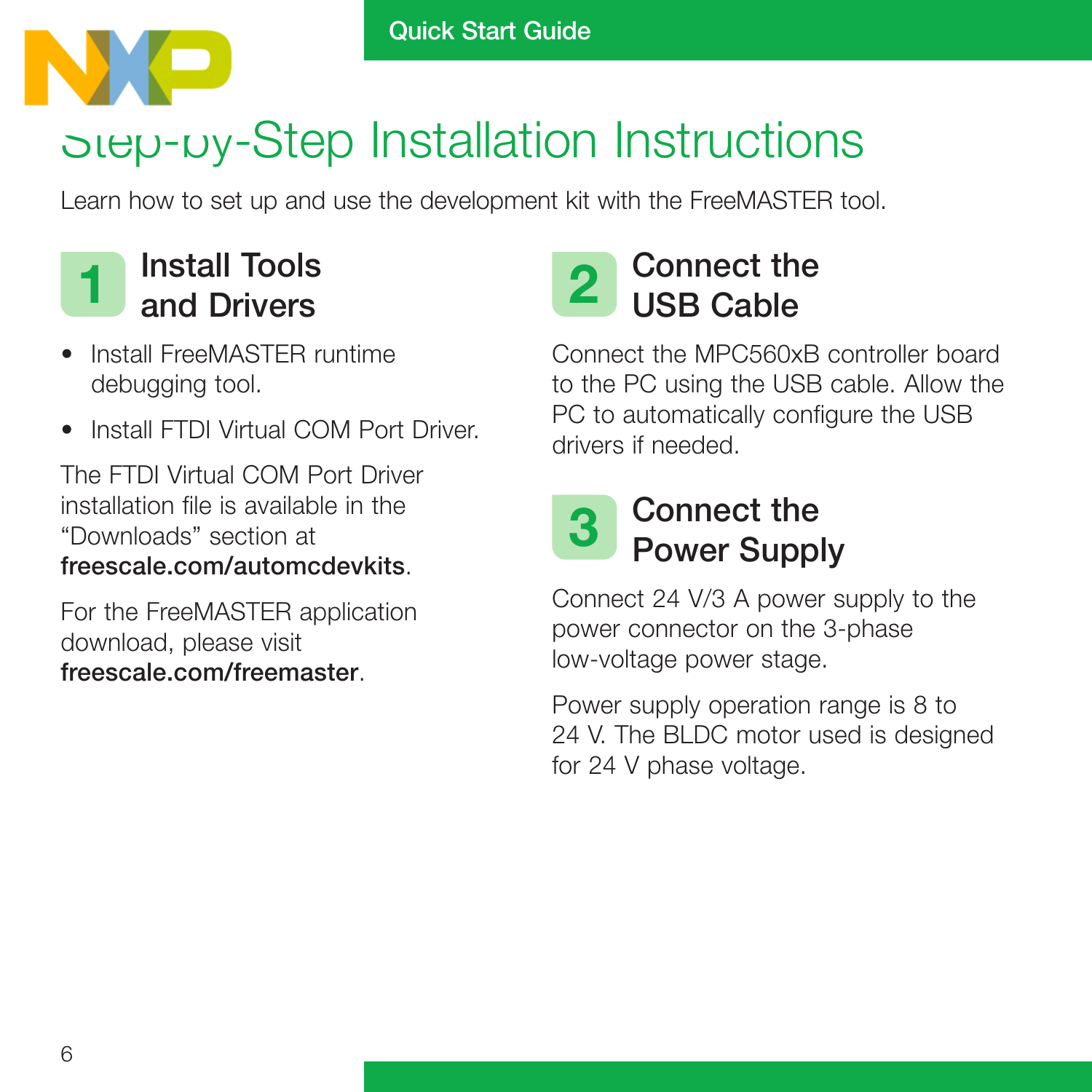



• Download and unzip the application software for the MTRCKTSBN5606B available at freescale.com/ automcdevkits.

Note: Ensure the development kit is updated with the downloaded application software before proceeding to next step.

- Open the FreeMASTER project MTRCKTSBN5606B/SW/ MPC5606B\_BLDC\_Sensorless MPC5606B\_BLDC\_Sensorless.pmp.
- Set up the RS232 communication port and speed in the menu **Project/** Options. Set the communication speed to 19200 Bd.

The COM port number can be found using Windows Device Manager under "Ports (COM and LPT)" section as "USB Serial Port (COMn).

• Press the red **STOP** button in the FreeMASTER toolbar to enable the communication.

Succesfull communication is signaled in the status bar.

- To start the motor, set the ON/OFF flip-flop switch ON or set the flipflop switch SW503 ON (left) on the MPC560xB controller board.
- Enter the required speed by changing the value of the "wRotElRequired" variable in the variables watch window, by double clicking the speed gauge, or by pressing the button SW502 (speed up) or button SW501 (speed down) on the MPC560xB controller board. The variable value is in revolutions per minute.
- To stop the motor, set the **ON/ OFF** flip-flop OFF or set the switch SW504 OFF (right) on the MPC560xB controller board.
- To clear pending faults, click the green Fault Clear button or press the buttons SW501 and SW502 together on the MPC560xB controller board.

Faults present in the system are signaled by the fault indicators, pending faults by the small red LED-like indicator next to the respective fault indicator.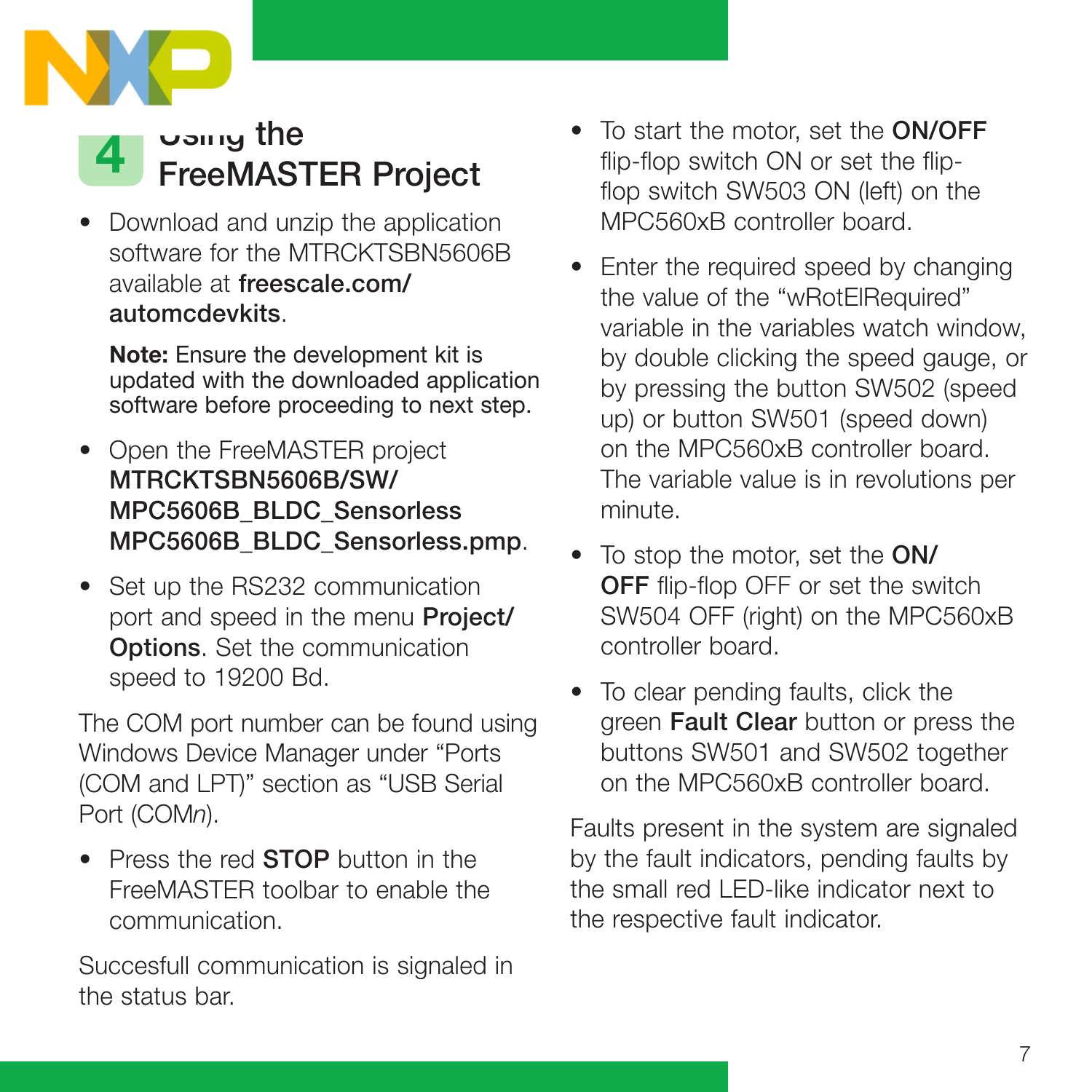

### Qorivva MPC5606B MCU Controller Board Jumper Options

The following is a list of all jumper options. The default jumper settings are shown in white text within green boxes.

| Jumper                     | Selector                               | <b>Functions</b>                                                                                                                                                                                                                                                        | Connections |
|----------------------------|----------------------------------------|-------------------------------------------------------------------------------------------------------------------------------------------------------------------------------------------------------------------------------------------------------------------------|-------------|
| J201                       | eMIOS 0/<br>eMIOS 1<br>Interconnection | PC[9]/E0UC[7] interconnected with PF[12]/<br>E1UC[25]                                                                                                                                                                                                                   | On          |
|                            |                                        | No interconnection                                                                                                                                                                                                                                                      | Off         |
| J202                       | MPC5606B<br>Boot Mode                  | Serial boot (FlexCAN 0)                                                                                                                                                                                                                                                 | On          |
|                            |                                        | Flash memory boot mode                                                                                                                                                                                                                                                  | Off         |
|                            | LINFlex 6                              | LINFlex TX connected to FT232RL RXD<br>LINFlex RX connected to FT232RL TXD<br>Hall sensor signals<br>MC33937A zero-cross signals<br>CAN: L termination<br>No CAN: L termination<br>CAN: H termination<br>No CAN: H termination<br>LIN 1 master mode<br>LIN 1 slave mode | $1-2$       |
| J301                       | Connection                             |                                                                                                                                                                                                                                                                         | $3 - 4$     |
| $\text{J}600 \div$<br>J602 | <b>Control Signal</b><br>Selection     |                                                                                                                                                                                                                                                                         | $1 - 2$     |
|                            |                                        |                                                                                                                                                                                                                                                                         | $2 - 3$     |
|                            | CAN: L                                 |                                                                                                                                                                                                                                                                         | On          |
| J704                       | Termination                            |                                                                                                                                                                                                                                                                         | Off         |
| J705                       | CAN: H<br>Termination                  |                                                                                                                                                                                                                                                                         | On          |
|                            |                                        |                                                                                                                                                                                                                                                                         | Off         |
| J706                       | LIN 1 Master<br>Termination            |                                                                                                                                                                                                                                                                         | On          |
|                            |                                        |                                                                                                                                                                                                                                                                         | Off         |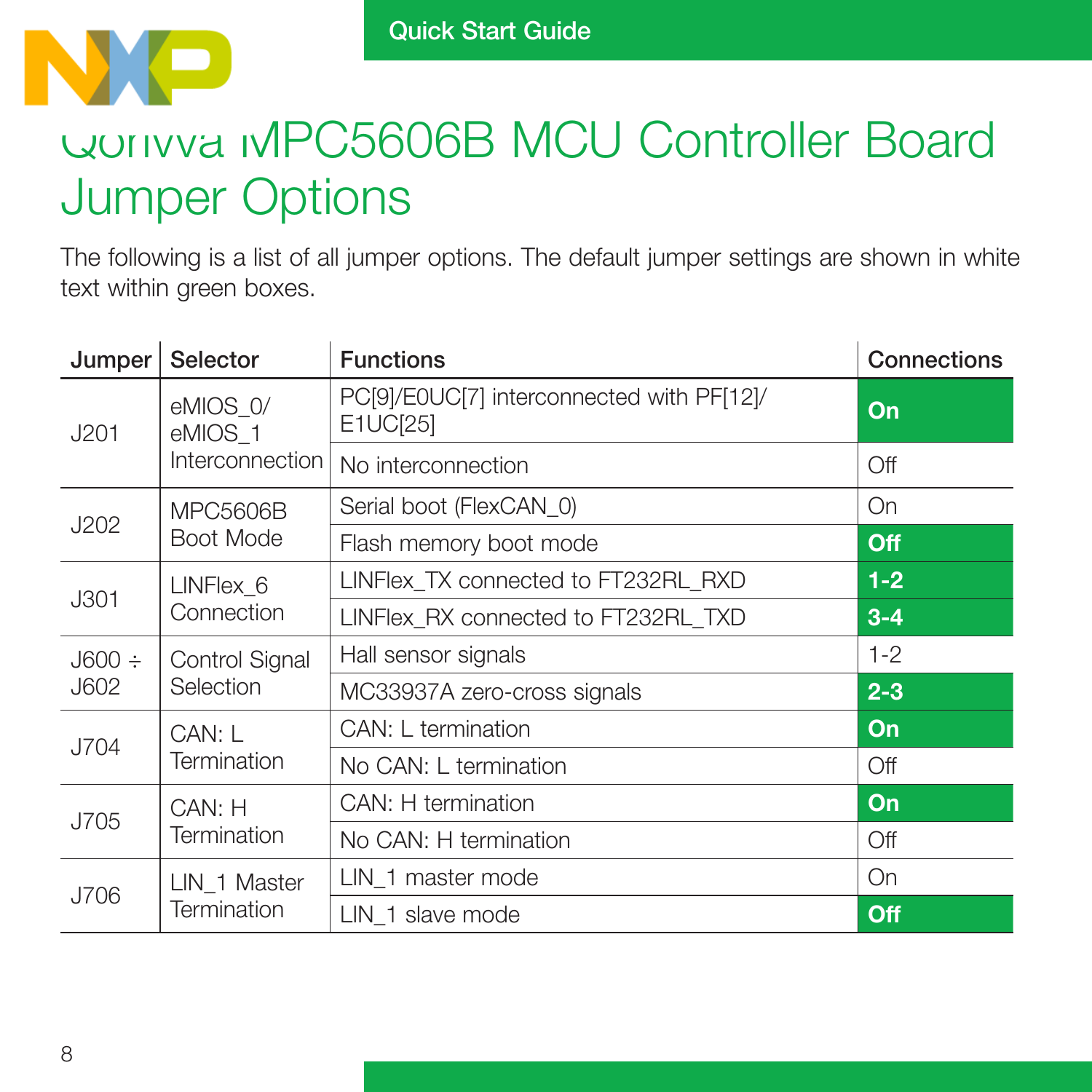

### Qorivva MPC5606B MCU Controller Board Jumper Options (continued)

| Jumper | Selector                                                                                                                                                                                       | <b>Functions</b>                 | Connections |
|--------|------------------------------------------------------------------------------------------------------------------------------------------------------------------------------------------------|----------------------------------|-------------|
| J707   | LIN 2 Master<br>Termination                                                                                                                                                                    | LIN 2 master mode                | On          |
|        |                                                                                                                                                                                                | LIN 2 slave mode                 | Off         |
| J708   | <b>SBC Debug</b><br>Mode Enable                                                                                                                                                                | MC33905D debug mode enabled      | On          |
|        |                                                                                                                                                                                                | MC33905D debug mode disabled     | Off         |
| J709   | <b>SBC Fail-Safe</b><br>Mode Enable                                                                                                                                                            | MC33905D fail-safe mode enabled  | On          |
|        |                                                                                                                                                                                                | MC33905D fail-safe mode disabled | Off         |
| J710   | <b>ADC</b><br>Reference<br><b>Voltage Select</b>                                                                                                                                               | 3.2 V typical                    | On          |
|        |                                                                                                                                                                                                | 4.1 V typical                    | Off         |
| J901   | Auxiliary CAN: L termination<br>Aux. CAN: L<br>Termination<br>No auxiliary CAN: L termination<br>Auxiliary CAN: H termination<br>Aux. CAN: H<br>Termination<br>No auxiliary CAN: H termination | On                               |             |
|        |                                                                                                                                                                                                |                                  | Off         |
| J902   |                                                                                                                                                                                                |                                  | On          |
|        |                                                                                                                                                                                                |                                  | Off         |